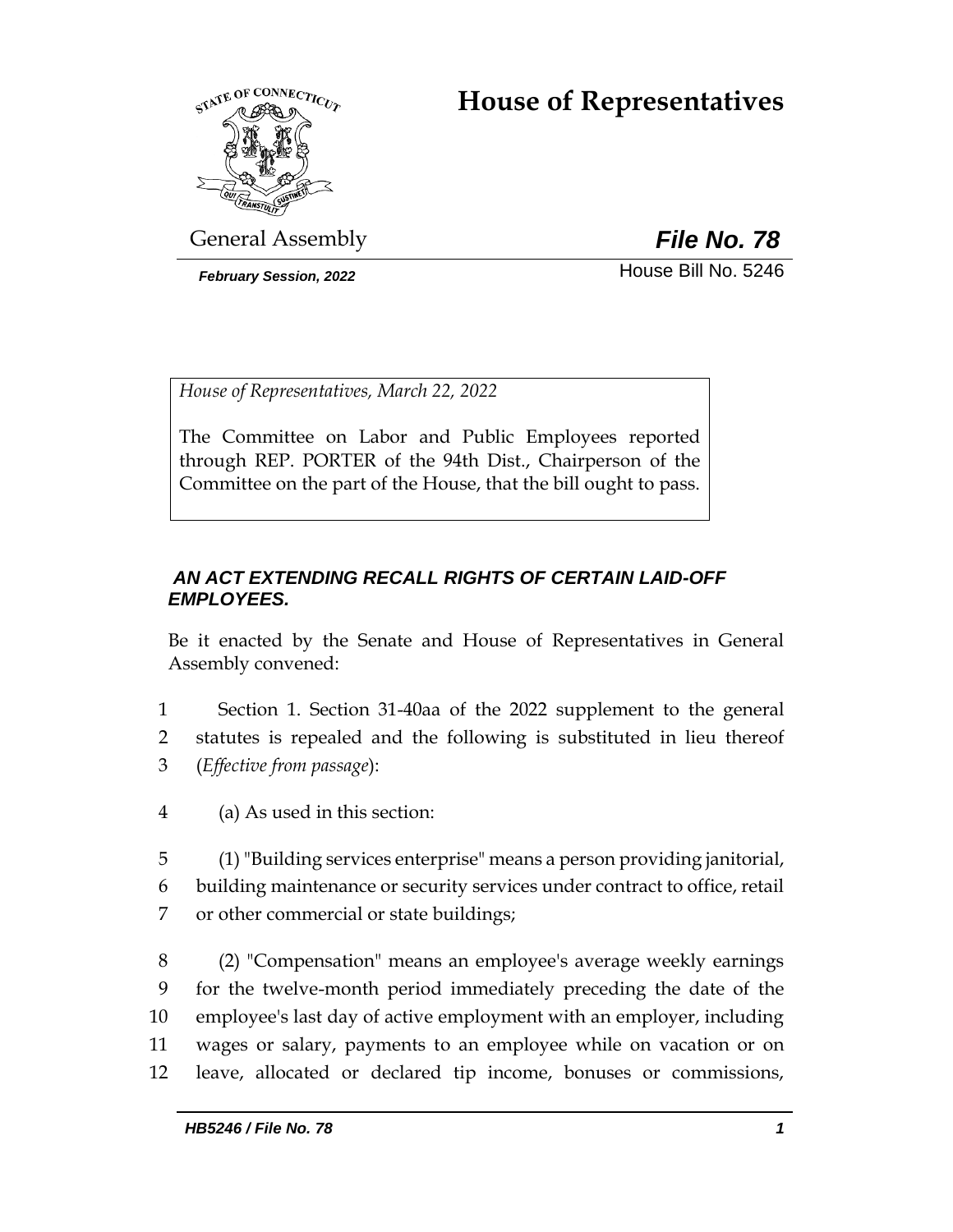contributions or premiums paid by the employer for fringe benefits, overtime or other premium payments and allowances for expenses, uniforms, travel or education;

 (3) "Customary seasonal work" means work performed by an employee for approximately the same portion of each calendar year;

 (4) "Employer" means any person, including a corporate officer or executive, who directly or indirectly or through an agent or any other person, including through the services of a temporary service or staffing agency or similar entity, conducts an enterprise and employs or exercises control over the wages, hours or working conditions of any employee;

 (5) "Employment site" means the principal physical place where a laid-off employee performed the predominance of the employee's duties prior to being laid off, or, in the case of a laid-off employee in building services or other industries where work is performed at locations other than the employer's administrative headquarters from which such assignments were made, any location served by such headquarters;

 (6) "Enterprise" means a hotel, lodging house, food service contractor or building services enterprise, including such a business located at a publicly or privately operated highway service plaza, that employs fifteen or more employees. "Enterprise" does not include cruise line companies;

 (7) "Food service" means the on-site preparation, service and cleanup of food or beverages;

 (8) "Food service contract" means a contract for a term of not less than six months for the provision of food service that requires the food service contractor to provide all food service workers;

 (9)"Food service contractor" means any person who enters into a food service contract to provide food service at any commercial, industrial, institutional or mixed-use business facility in the state in a single building or in contiguous buildings under common ownership or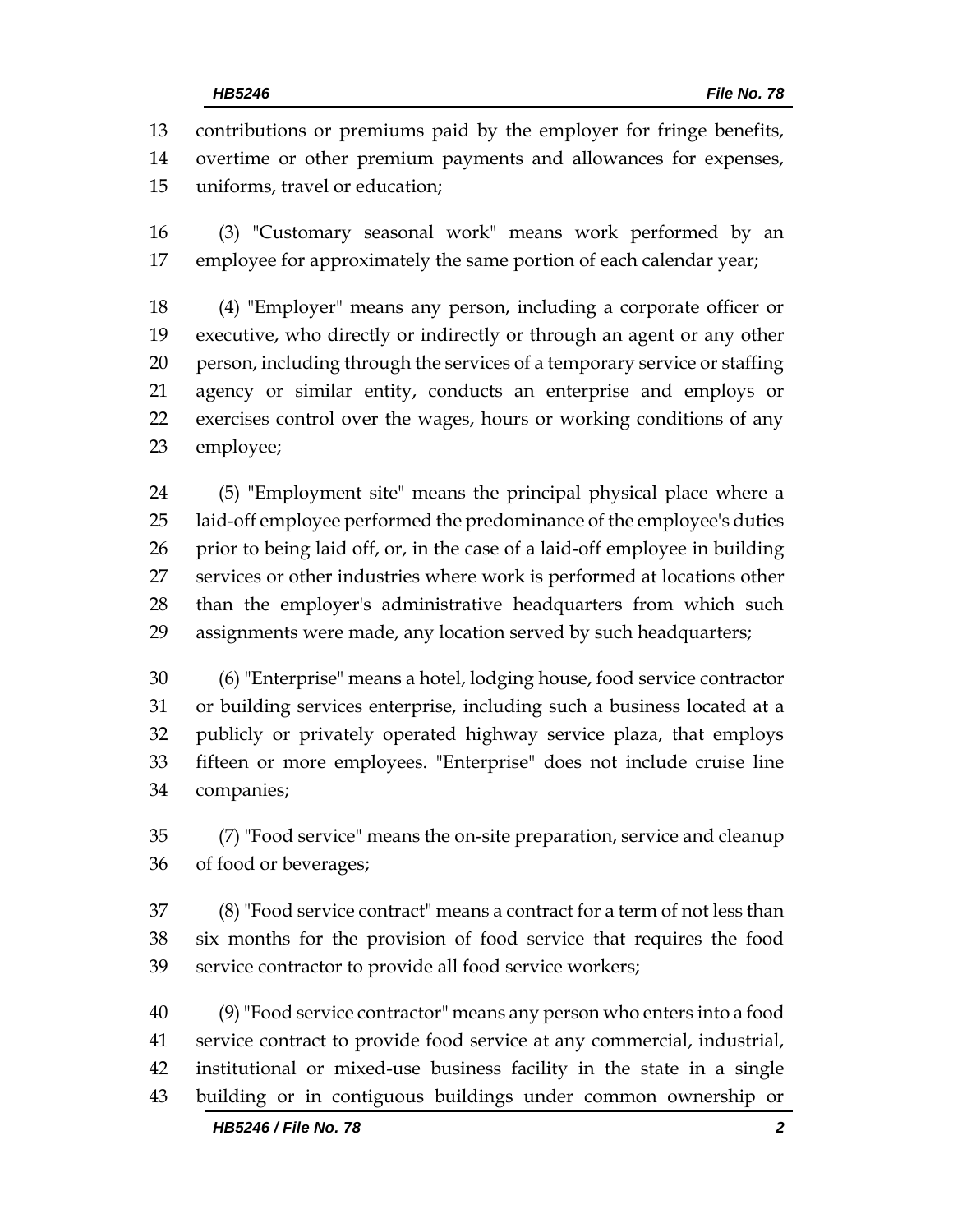management or at any state building;

(10) "Hotel" has the same meaning as provided in section 12-407;

 (11) "Laid-off employee" means any employee who was employed by 47 the employer for six months or more in the twelve months preceding March 10, 2020, and whose most recent separation from active service or whose failure to be scheduled for customary seasonal work by that employer occurred after March 10, 2020, and before May 1, **[**2022**]** 2023, and was due to lack of business or a reduction or furlough of the employer's workforce due to the COVID-19 pandemic, and including executive orders issued pursuant to the COVID-19 public health emergency and the civil preparedness emergency declared by the Governor on March 10, 2020;

 (12) "Length of service" means the total of all periods of time during which an employee has been in active service, including periods of time when the employee was on leave or on vacation;

 (13) "Lodging house" has the same meaning as provided in section 12-407;

 (14) "Person" means an individual, corporation, partnership, limited partnership, limited liability partnership, limited liability company, business trust, estate, trust, association, joint venture, agency, instrumentality or any other legal or commercial entity, either domestic or foreign; and

 (15) "COVID-19" means the respiratory disease designated by the World Health Organization on February 11, 2020, as coronavirus 2019, and any related mutation thereof recognized by said organization as a communicable respiratory disease.

 (b) (1) Not later than thirty days after the layoff of an employee before May 1, **[**2022**]** 2023, an employer shall submit to the Labor Department an affidavit stating the reasons for the decision.

(2) Not later than five days after a job position becomes available at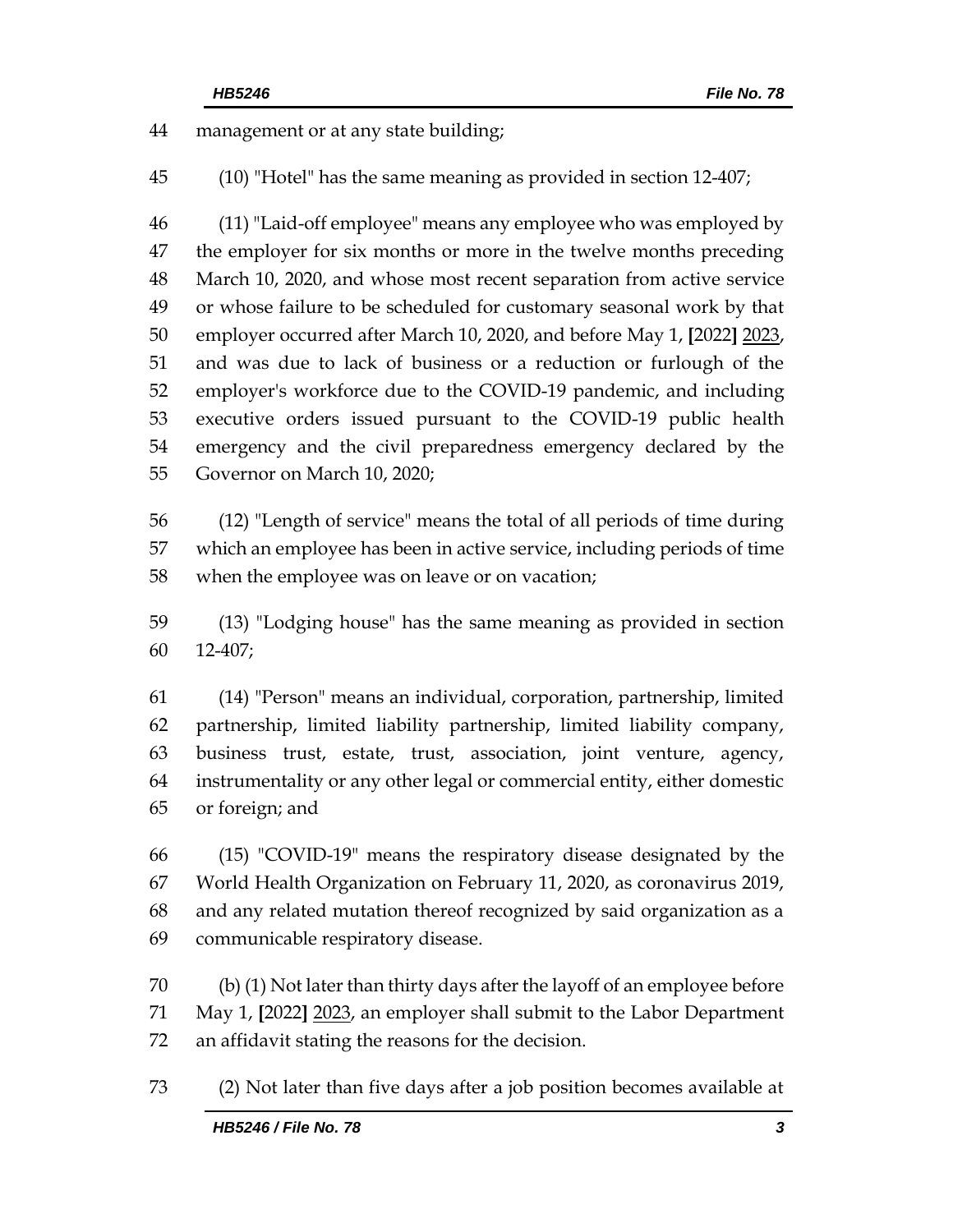an employer, the employer shall notify each of its laid-off employees who are qualified for the position that the position is available. Such notification shall be sent in writing to the laid-off employee's last known physical address or electronic mail address, whichever is the usual and customary means of providing notices between the employer and employee, and in a text message to the employee's mobile phone if such phone number is maintained by the employer. Where more than one employee is qualified for an available position, the employer shall offer the position to the employee with the greatest length of service at the employment site. A laid-off employee is qualified for a position if the employee: (A) Held the same or similar position at the enterprise at the time of the employee's most recent separation from active service with the employer; or (B) is or can be qualified for the position with the same training that would be provided to a new employee hired for such position.

 (c) An offer of employment to a laid-off employee pursuant to this section shall be at substantially the same employment site, subject to 91 relocation as provided in subdivision  $(3)$  of subsection  $(g)$  of this section. If the laid-off employee held the same or similar position at the enterprise at the time of the employee's most recent separation from active service with the employer, such offer shall be in the same classification or job title and with substantially the same duties, compensation, benefits and working conditions as applied to the laid-off employee immediately prior to March 10, 2020.

 (d) Any laid-off employee who is offered a position pursuant to this section shall be given not less than five days in which to accept or decline the offer. If the laid-off employee does not accept or reject the offer in the time provided by the employer, the offer shall be considered declined. If a laid-off employee declines an offer of a position, within the time period provided by the employer, due to underlying conditions related to contracting COVID-19 diagnosed on or before May 1, **[**2021**]** 105 2022, as evidenced by a medical note to the employer, such laid-off employee shall retain the right to accept an available position for which the employee is qualified pursuant to subdivision (2) of subsection (b)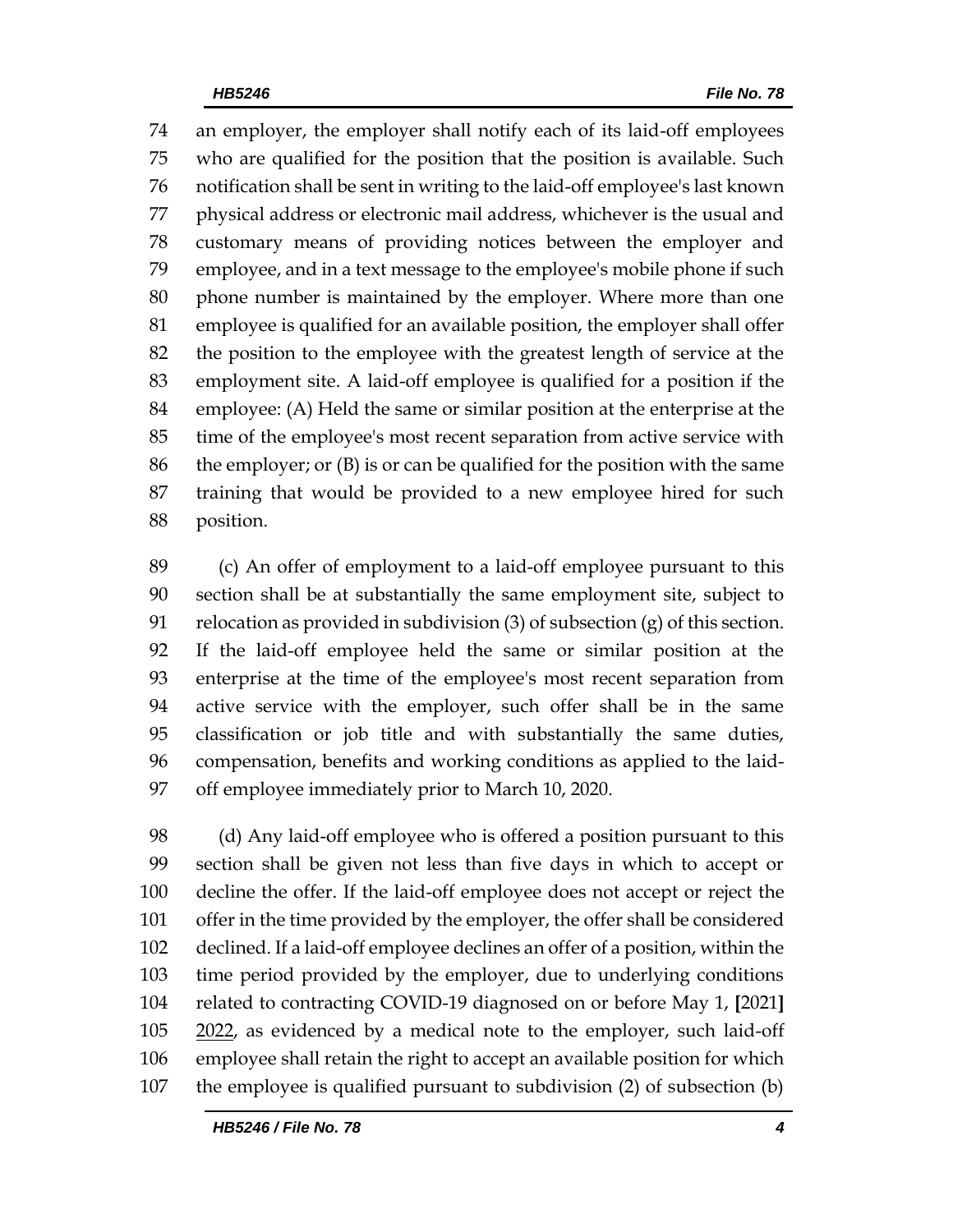of this section, and shall retain all other rights under this section until both (1) the expiration of the public health and civil preparedness emergencies declared by the Governor on March 10, 2020, and any extension of such emergency declarations, and (2) the laid-off employee is reoffered a position.

 (e) Each employer that declines to rehire a laid-off employee on the grounds of lack of qualifications and instead hires an individual other than a laid-off employee shall provide to the laid-off employee a written notice not later than thirty days after the date such other individual is hired. Such notice shall include the reasons for such decision.

 (f) A laid-off employee rehired pursuant to this section shall be permitted to work for not less than thirty work days, unless there is just cause for the employee's termination.

 (g) The requirements of this section shall apply under any of the following circumstances:

 (1) The form of organization of the employer changed after March 10, 2020;

 (2) Substantially all of the assets of the employer were acquired by another entity that conducts the same or similar operations using substantially the same assets; or

 (3) The employer relocates the operations at which a laid-off employee was employed prior to March 10, 2020, to a different employment site not greater than twenty-five miles away from the original employment site.

 (h) No employer shall terminate, refuse to reemploy, reduce compensation or otherwise take any adverse action against any individual seeking to enforce his or her rights under this section or for participating in proceedings related to this section, opposing the violation of any provision of this section or otherwise asserting rights under this section.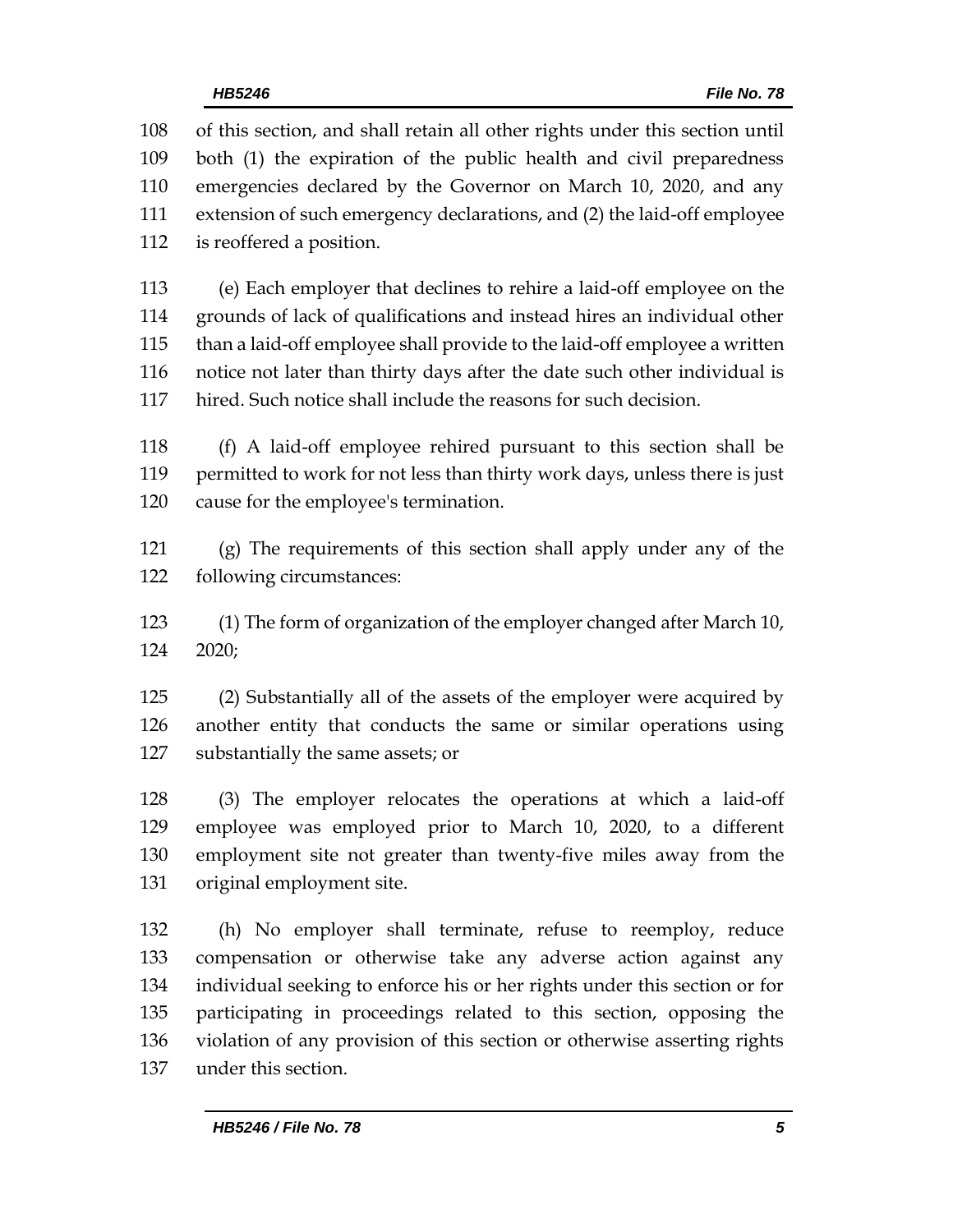(i) An employer that terminates, refuses to reemploy or takes any other adverse action against any laid-off employee shall provide to the employee, at or before the time of the termination, refusal to reemploy or other adverse action, a detailed written statement of the reason or reasons for the termination, refusal to reemploy or other adverse action, including all the facts substantiating the reason or reasons and all facts known to the employer that contradict the substantiating facts.

 (j) (1) A laid-off employee aggrieved by a violation of any provision of this section may bring a civil action in the Superior Court.

 (2) If the court finds that the employer has violated any provision of this section, the court may enjoin the employer from engaging in such violation and may order such affirmative action as the court deems appropriate, including the reinstatement or rehiring of the laid-off employee, with or without back pay and fringe benefits, or other equitable relief as the court deems appropriate. Interim earnings or amounts earnable with reasonable diligence by the laid-off employee who was subjected to the violation shall be deducted from the back pay permitted under this subdivision and any reasonable amounts expended by the laid-off employee in searching for, obtaining or relocating to new employment shall be deducted from the interim earnings before such earnings are deducted from such back pay. The court may order compensatory and punitive damages if the court finds that the employer committed the violation with malice or with reckless indifference to the provisions of this section. Any laid-off employee who prevails in a civil action shall be awarded reasonable attorney's fees and costs to be taxed by the court.

 (k) The provisions of this section shall apply to each laid-off employee, whether or not such laid-off employee is represented for purposes of collective bargaining or is covered by a collective bargaining agreement, and may be waived in a bona fide collective bargaining agreement but only if the waiver is explicitly set forth in the agreement in clear and unambiguous terms. Unilateral implementation of terms and conditions of employment by either party to a collective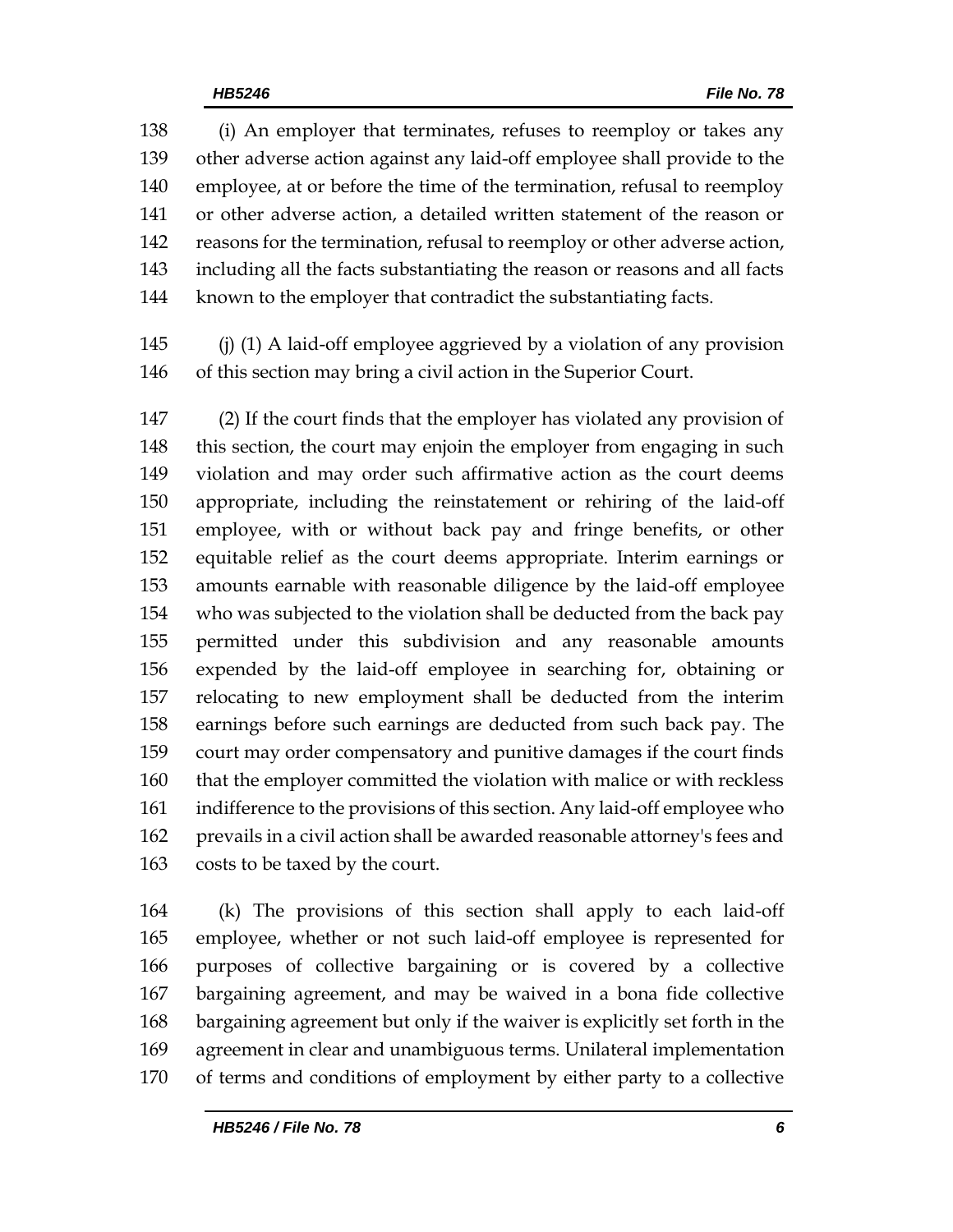| 171 | bargaining relationship shall not constitute or be permitted as a waiver      |
|-----|-------------------------------------------------------------------------------|
| 172 | of all or any part of the provisions of this section. Nothing in this section |
| 173 | shall be construed to invalidate or limit the rights, remedies and            |
| 174 | procedures of any contract or agreement that provides equal or greater        |
| 175 | protection for laid-off employees than provided by this section and it        |
| 176 | shall not be a violation of this section for an employer to follow an order   |
| 177 | of preference for rehiring laid-off employees required by a collective        |
| 178 | bargaining agreement that is different from the order of preference           |
| 179 | required by this section.                                                     |
|     |                                                                               |

| This act shall take effect as follows and shall amend the following<br>sections: |                     |         |  |
|----------------------------------------------------------------------------------|---------------------|---------|--|
| Section 1                                                                        | $\mid$ from passage | 31-40aa |  |

# *LAB Joint Favorable*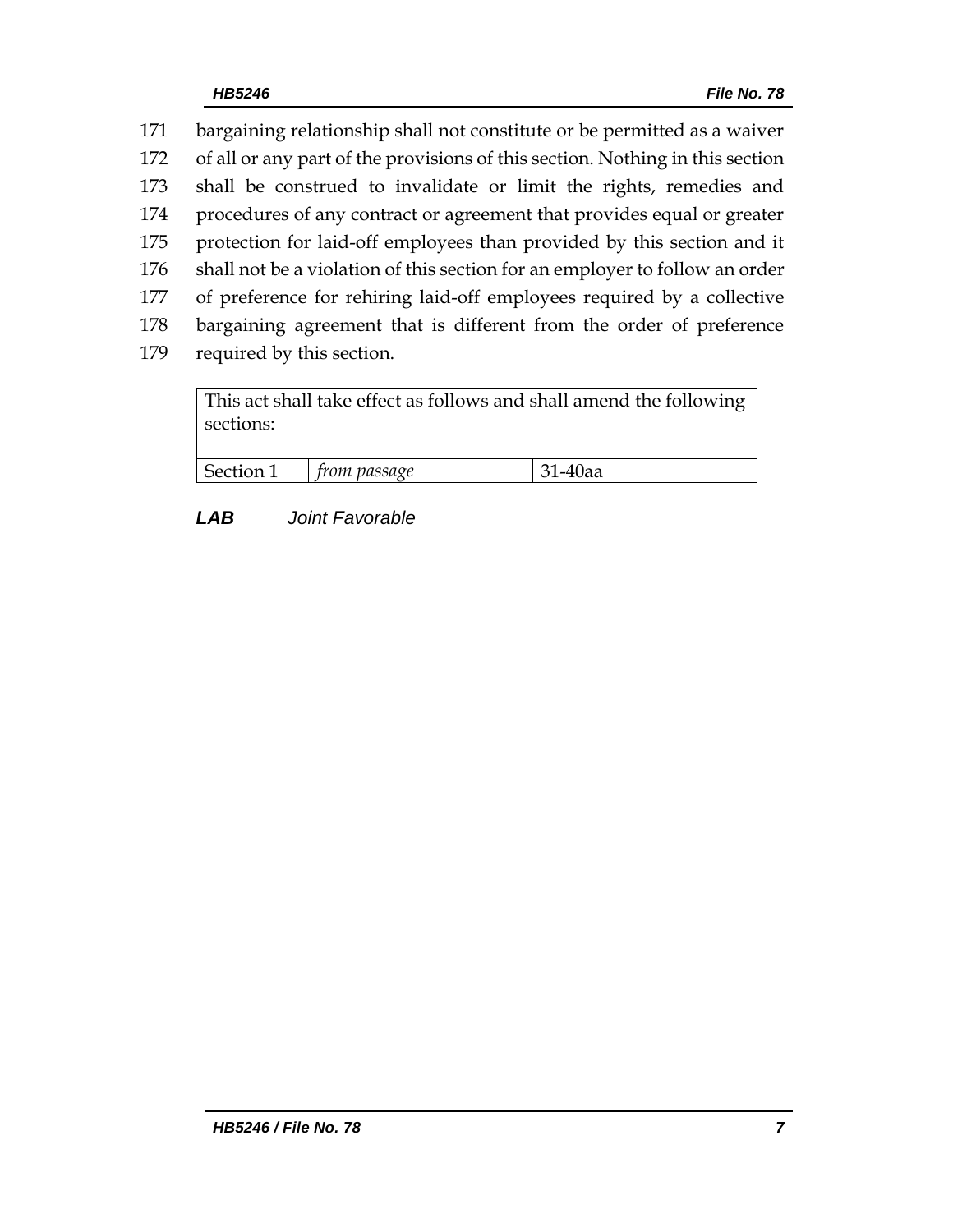*The following Fiscal Impact Statement and Bill Analysis are prepared for the benefit of the members of the General Assembly, solely for purposes of information, summarization and explanation and do not represent the intent of the General Assembly or either chamber thereof for any purpose. In general,*  fiscal impacts are based upon a variety of informational sources, including the analyst's professional *knowledge. Whenever applicable, agency data is consulted as part of the analysis, however final products do not necessarily reflect an assessment from any specific department.*

## *OFA Fiscal Note*

*State Impact:* None

*Municipal Impact:* None

#### *Explanation*

The bill, which extends (from May 1, 2022 to May 1, 2023) the law that requires that certain employers meet various requirements related to recalling certain laid-off employees, does not result in any fiscal impact to the state or municipalities.

The bill allows aggrieved parties to bring an action before Superior Court over alleged violations, which does not result in any fiscal impact to the Judicial Department. The court system disposes of over 400,000 cases annually and the number of cases is not anticipated to be great enough to require additional resources.

#### *The Out Years*

*State Impact:* None *Municipal Impact:* None